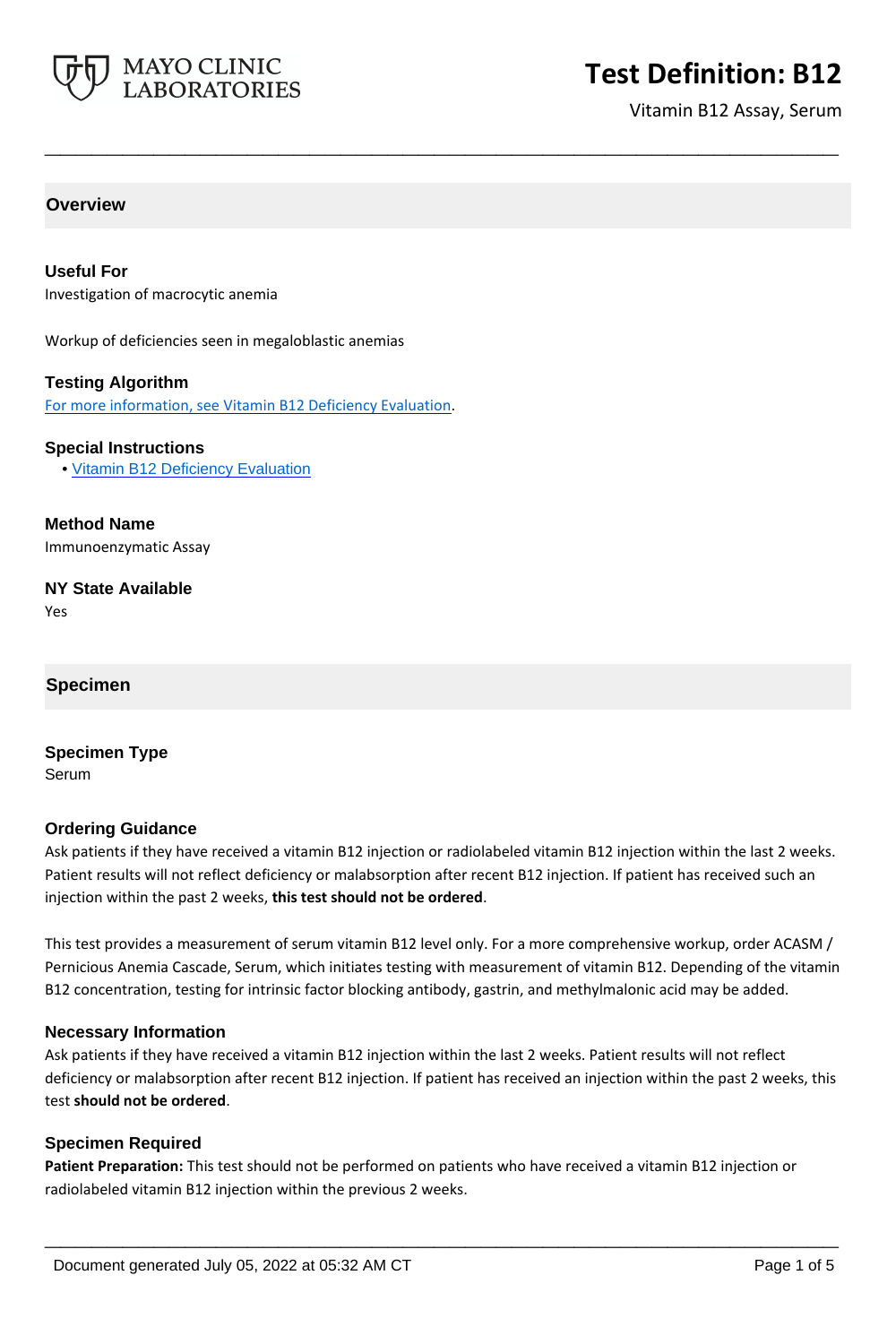

### **Container/Tube:**

**Preferred:** Serum gel

**Acceptable:** Red top

**Specimen Volume:** 0.6 mL

## **Collection Instructions:**

1. Serum gel tubes should be centrifuged within 2 hours of collection.

2. Red-top tubes should be centrifuged and the serum aliquoted into a plastic vial within 2 hours of collection.

# **Forms**

If not ordering electronically, complete, print, and send a [Benign Hematology Test Request](https://www.mayocliniclabs.com/it-mmfiles/benign-hematology-test-request-form.pdf) (T755) with the specimen

**\_\_\_\_\_\_\_\_\_\_\_\_\_\_\_\_\_\_\_\_\_\_\_\_\_\_\_\_\_\_\_\_\_\_\_\_\_\_\_\_\_\_\_\_\_\_\_\_\_\_\_**

# **Specimen Minimum Volume**

0.5 mL

# **Reject Due To**

| <b>Gross hemolysis</b> | Reject |
|------------------------|--------|
| Gross lipemia          | OK     |

## **Specimen Stability Information**

| <b>Specimen Type</b> | <b>Temperature</b>       | <b>Time</b>       | <b>Special Container</b> |
|----------------------|--------------------------|-------------------|--------------------------|
| Serum                | Refrigerated (preferred) | <sup>7</sup> days |                          |
|                      | Frozen                   | 90 days           |                          |

# **Clinical & Interpretive**

# **Clinical Information**

Vitamin B12 (cobalamin) is necessary for hematopoiesis and normal neuronal function. In humans, it is obtained only from animal proteins and requires intrinsic factor (IF) for absorption. The body uses its vitamin B12 stores very economically, reabsorbing vitamin B12 from the ileum and returning it to the liver; very little is excreted.

Vitamin B12 deficiency may be due to lack of IF secretion by gastric mucosa (eg, gastrectomy, gastric atrophy) or intestinal malabsorption (eg, ileal resection, small intestinal diseases).

Vitamin B12 deficiency frequently causes macrocytic anemia, glossitis, peripheral neuropathy, weakness, hyperreflexia, ataxia, loss of proprioception, poor coordination, and affective behavioral changes. These manifestations may occur in any combination; many patients have the neurologic defects without macrocytic anemia.

Pernicious anemia is a macrocytic anemia caused by vitamin B12 deficiency that is due to a lack of IF secretion by gastric mucosa.

**\_\_\_\_\_\_\_\_\_\_\_\_\_\_\_\_\_\_\_\_\_\_\_\_\_\_\_\_\_\_\_\_\_\_\_\_\_\_\_\_\_\_\_\_\_\_\_\_\_\_\_**

Serum methylmalonic acid and homocysteine levels are also elevated in vitamin B12 deficiency states.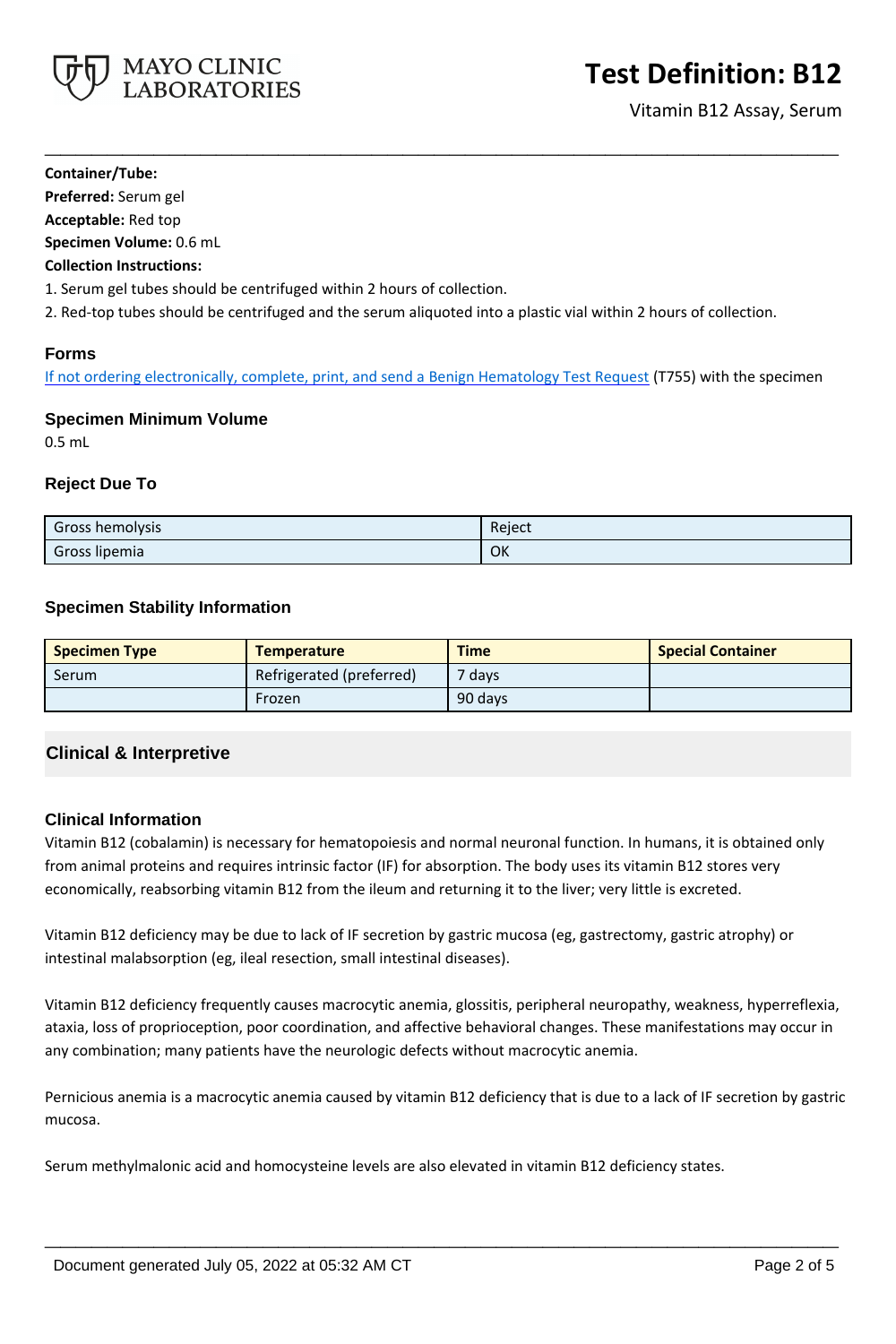

# **Test Definition: B12**

Vitamin B12 Assay, Serum

## **Reference Values**

180-914 ng/L

## **Interpretation**

A serum vitamin B12 level less than 180 ng/L may cause megaloblastic anemia and peripheral neuropathies.

Vitamin B12 levels less than 150 ng/L are considered evidence of vitamin B12 deficiency. Follow-up with a test for antibodies to intrinsic factor (IFBA / Intrinsic Factor Blocking Antibody, Serum) is recommended to identify this potential cause of vitamin B12 malabsorption. For specimens without antibodies and the patient is symptomatic, follow-up testing for vitamin B12 tissue deficiency may be indicated. Consider analysis of methylmalonic acid (MMAS / Methylmalonic Acid, Quantitative, Serum) and/or homocysteine (HCYSP / Homocysteine, Total, Plasma).

**\_\_\_\_\_\_\_\_\_\_\_\_\_\_\_\_\_\_\_\_\_\_\_\_\_\_\_\_\_\_\_\_\_\_\_\_\_\_\_\_\_\_\_\_\_\_\_\_\_\_\_**

Patients with serum vitamin B12 levels between 150 and 400 ng/L are considered borderline deficient and should be evaluated further by functional tests for vitamin B12 deficiency. Plasma homocysteine measurement (HCYSP / Homocysteine, Total, Plasma) is a good screening test where a normal level effectively excludes vitamin B12 and folate deficiency in an asymptomatic patient. However, the test is not specific, and many situations can cause an increased level. In contrast, an increased serum methylmalonic acid (MMAS / Methylmalonic Acid, Quantitative, Serum) level is more specific for cellular-level B12 deficiency and is not increased by folate deficiency.

In patients being evaluated for vitamin B12 deficiency who have intrinsic factor blocking antibodies (IFBA), false elevations of vitamin B12 may occur due to IFBA interference, potentially obscuring a physiological deficiency of vitamin B12. If observed vitamin B12 concentrations are discordant with clinical presentation, measurement of methylmalonic acid (MMAS / Methylmalonic Acid, Quantitative, Serum) should be considered.

For more information, see [Vitamin B12 Deficiency Evaluation](https://www.mayocliniclabs.com/it-mmfiles/Vitamin_B12_Deficiency_Evaluation.pdf).

## **Cautions**

Patients who have received a vitamin B12 injection or radiolabeled vitamin B12 injection within the previous 2 weeks may have high serum vitamin B12 levels, which can interfere with this assay leading to falsely elevated results.

Many other conditions are known to cause an increase or decrease in the serum vitamin B12 concentration and should be considered in the interpretation of the assay results, including:

| <b>Increased serum vitamin B12</b> | <b>Decreased serum vitamin B12</b> |  |
|------------------------------------|------------------------------------|--|
| Ingestion of vitamin C             | Pregnancy                          |  |
| Ingestion of estrogens             | Aspirin                            |  |
| Ingestion of vitamin A             | Anticonvulsants                    |  |
| Hepatocellular injury              | Colchicine                         |  |
| Myeloproliferative disorder        | <b>Ethanol ingestion</b>           |  |
| Uremia                             | Contraceptive hormones             |  |
|                                    | Smoking                            |  |
|                                    | Hemodialysis                       |  |
|                                    | Multiple myeloma                   |  |

The evaluation of macrocytic anemia requires measurement of both vitamin B12 and folate levels; ideally, they should

**\_\_\_\_\_\_\_\_\_\_\_\_\_\_\_\_\_\_\_\_\_\_\_\_\_\_\_\_\_\_\_\_\_\_\_\_\_\_\_\_\_\_\_\_\_\_\_\_\_\_\_**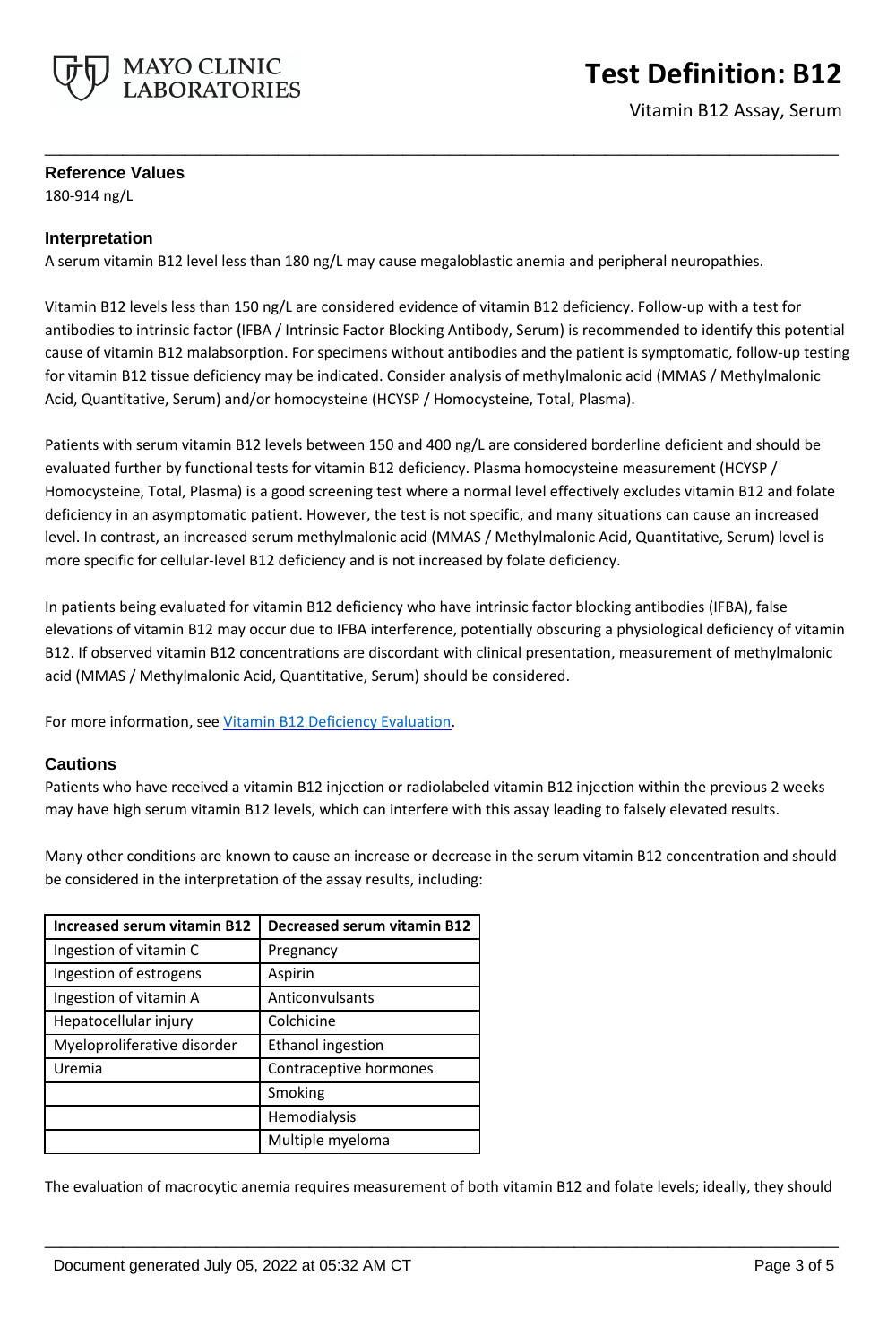

# **Test Definition: B12**

be measured simultaneously.

Some patients exposed to animal antigens, either in the environment or as part of treatment or imaging procedure, may have circulating anti-animal antibodies present. These antibodies may interfere with the assay reagents to produce unreliable results.

**\_\_\_\_\_\_\_\_\_\_\_\_\_\_\_\_\_\_\_\_\_\_\_\_\_\_\_\_\_\_\_\_\_\_\_\_\_\_\_\_\_\_\_\_\_\_\_\_\_\_\_**

## **Clinical Reference**

1. Babior BM: The megaloblastic anemias. In: Williams WJ, Beutler E, Lichtman MA et al, eds. Hematology. 5th ed. McGraw-Hill; 1995:471-490

2. Roberts NB, Taylor A, Sodi R: Vitamins and trace elements. In: Rifai N, Horvath AR, Wittwer CT, eds. Tietz Textbook of Clinical Chemistry and Molecular Diagnostics. 6th ed. Elsevier; 2018:chap 37

3. Klee GG: Cobalamin and folate evaluation: measurement of methylmalonic acid and homocysteine vs vitamin B12 and folate. Clin Chem. 2000 August;46(8 Pt 2):1277-1283

4. Allen LH, Miller JW, de Groot L, et al. Biomarkers of nutrition for development (BOND): Vitamin B-12 review. J Nutr. 2018;148(suppl\_4):1995S–2027S. doi: 10.1093/jn/nxy201

5. Wolffenbuttel BHR, Wouters HJCM, Heiner-Fokkema MR, van der Klauw MM: The many faces of cobalamin (vitamin B12) deficiency. Mayo Clin Proc Innov Qual Outcomes. 2019;3(2):200-214 Published 2019 May 27. doi: 10.1016/j.mayocpiqo.2019.03.002

6. Hannibal L, Lysne V, Bjorke-Monsen AL, et al: Biomarkers and algorithms for the diagnosis of vitamin B12 deficiency [published correction appears in Front Mol Biosci. 2017 Aug 08;4:53]. Front Mol Biosci. 2016;3:27. doi: 10.3389/fmolb.2016.00027

7. Green R, Kinsella LJ: Current concepts in the diagnosis of cobalamin deficiency. Neurology. 1995;45:1435-1440 8. Lahner E, Annibale B: Pernicious anemia: new insights from a gastroenterological point of view. World J Gastroenterol. 2009 Nov 7;15(41):5121-5128

9. Bizzaro N, Antico A: Diagnosis and classification of pernicious anemia. Autoimmun Rev. 2014;13(4-5):565-568 10. Toh BH: Pathophysiology and laboratory diagnosis of pernicious anemia. Immunol Res. 2017;65(1):326-330

# **Performance**

# **Method Description**

The instrument used is a Beckman Coulter DXI 800. The Access Vitamin B12 assay is a competitive-binding immunoenzymatic assay. The sample is added to a reaction vessel along with alkaline potassium cyanide and dithiothreitol. This treatment denatures B12 binding proteins and converts all forms of vitamin B12 to the cyanocobalamin form. After neutralization, intrinsic factor-alkaline phosphatase conjugate and paramagnetic particles coated with goat-antimouse IgG:mouse monoclonal anti-intrinsic factor are added to the sample. Vitamin B12 in the sample binds to the intrinsic factor conjugate, preventing the conjugate from binding to the solid phase anti-intrinsic factor. After incubation in a reaction vessel, materials bound to the solid phase are held in a magnetic field, while unbound materials are washed away. A chemiluminescent substrate is added to the vessel, and the light generated by the reaction is measured with a luminometer. The light production is inversely proportional to the concentration of vitamin B12 in the sample. The amount of analyte in the sample is determined by means of a stored, multipoint calibration curve.(Package insert: Access Vitamin B12. Beckman Coulter, Inc; 04/2020)

**\_\_\_\_\_\_\_\_\_\_\_\_\_\_\_\_\_\_\_\_\_\_\_\_\_\_\_\_\_\_\_\_\_\_\_\_\_\_\_\_\_\_\_\_\_\_\_\_\_\_\_**

## **PDF Report**

No